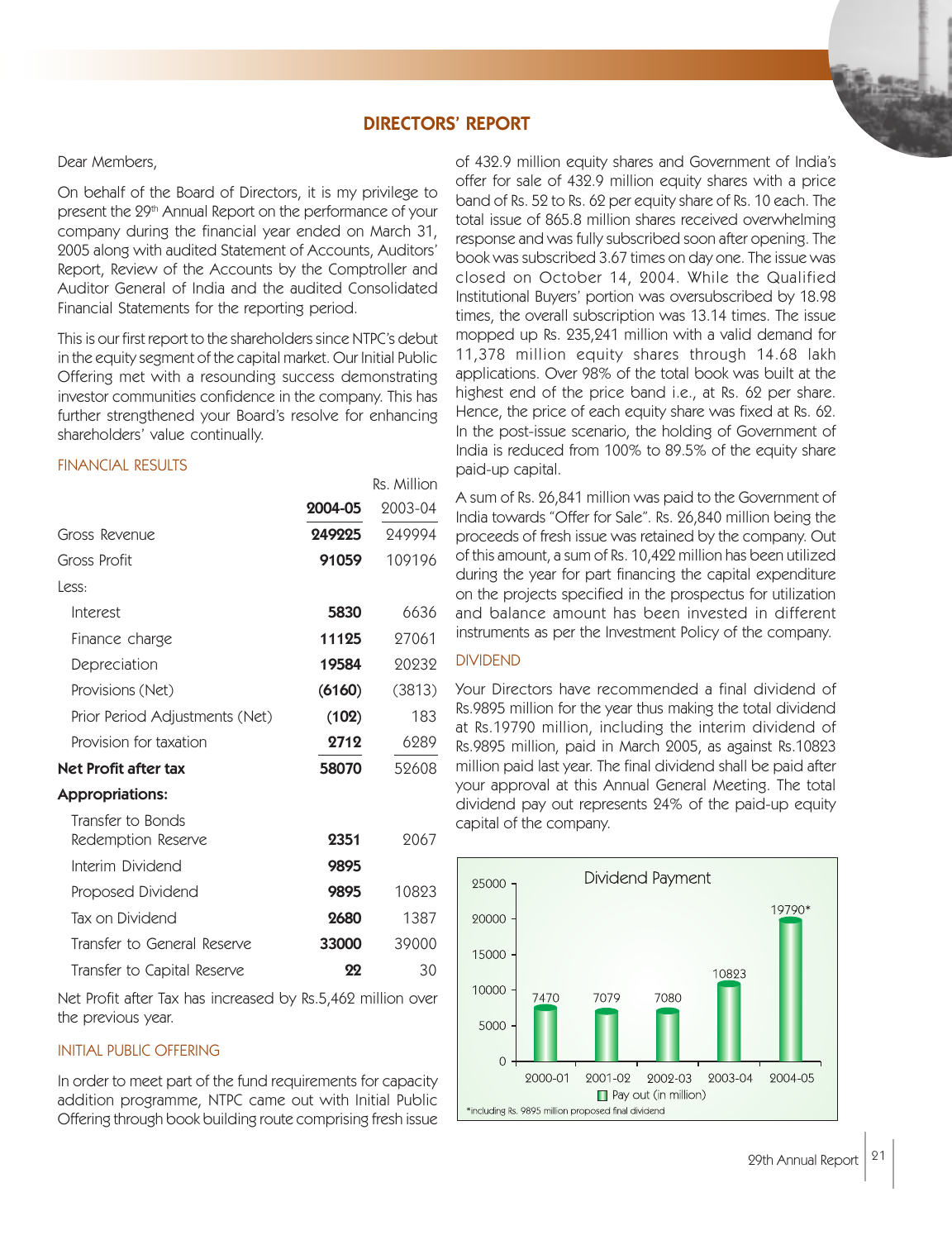

## **GENERATION**

As of March 31, 2005, the installed capacity of your company represented approximately 20.1% (including capacities of Joint Venture Companies) of India's total installed capacity, and contributed 27.1% of the total power generation of India during the year under review.

NTPC generated a total of 159.11 billion units of electricity registering an increase of 6.67% over previous year's generation. 136.11 billion units or 85.54% of total generation was through coal-fired plants and 23.0 billion units or 14.46% of total generation was through gas-fired plants.



## OPERATIONAL PERFORMANCE

During the year 2004-05, for coal-fired plants the average availability was 91.2% as compared to 88.8% last year and the plant load factor was 87.5% as compared to 84.4% last year. The Forced Outage was significantly lower at 2.1% as compared to 4.5% last year. For gas-fired plants, the average availability was 82.4% and the PLF was 65.3%. Daily analysis is made to identify gaps in the performance and commercial parameters of the stations and prompt action initiated to bridge the gaps. The state of continuous high alert has led to improved performances over the previous year.

Scopes for overhauls of various items of equipment at stations are regularly reviewed to ensure optimal utilisation of assets. For ensuring uniformity in Operation and Maintenance practices, System Manuals are issued to all stations. Conformity to these systems is verified by conducting annual technical audits. Peer reviews are also conducted to identify areas of concern, if any, at specific stations.

### GROSS REVENUE

Overall Gross revenue figures, are as under:-

|                                                                                                         |         | Rs. Million |
|---------------------------------------------------------------------------------------------------------|---------|-------------|
|                                                                                                         | 2004-05 | 2003-04     |
| Energy Sales including<br>energy internally consumed                                                    | 225317  | 188371      |
| Consultancy, Project Management<br>and Supervision Fees<br>(including turnkey construction<br>projects) | 333     | 313         |
| Other income                                                                                            | 23575   | 61310       |
|                                                                                                         |         |             |

### REALISATION

The realisation of monthly bills from April 2004 to March 2005 was 100%. All states have opened and are maintaining LC equal to 105% of average monthly billing as per One -Time Settlement scheme and making full payment of current bill.

### MOU PERFORMANCE

NTPC enters into an annual Memorandum of Understanding (MOU) with the Government. The MOU sets annual performance targets. Government of India evaluates the company's actual performance against these targets at the end of each fiscal year.

During the year 2004-05, the company, in keeping with its past track record, has achieved all the targets set for it under the MOU with the Government of India.

### MANAGEMENT DISCUSSION AND ANALYSIS

A report on Management Discussion and Analysis is at Annex-I.

#### CORPORATE GOVERNANCE

A report on Corporate Governance is at Annex-II.

#### CORPORATE PLAN

The Company is also pursuing its Corporate Plan of becoming a 56,000 MW Company by the year 2017 with a variety of fuel-mix and ownership profile. Further, it is active for its presence in different aspects of the value chain in the field of power through backward integration in coal mining and washing as well as forward integration in trading and distribution. Major thrust has also been laid on basic research and globalisation initiatives.

## CAPACITY ADDITION

During the year 2004-05, 2000 MW (two units of 500 MW each at Talcher, one unit of 500 MW at Ramagundam and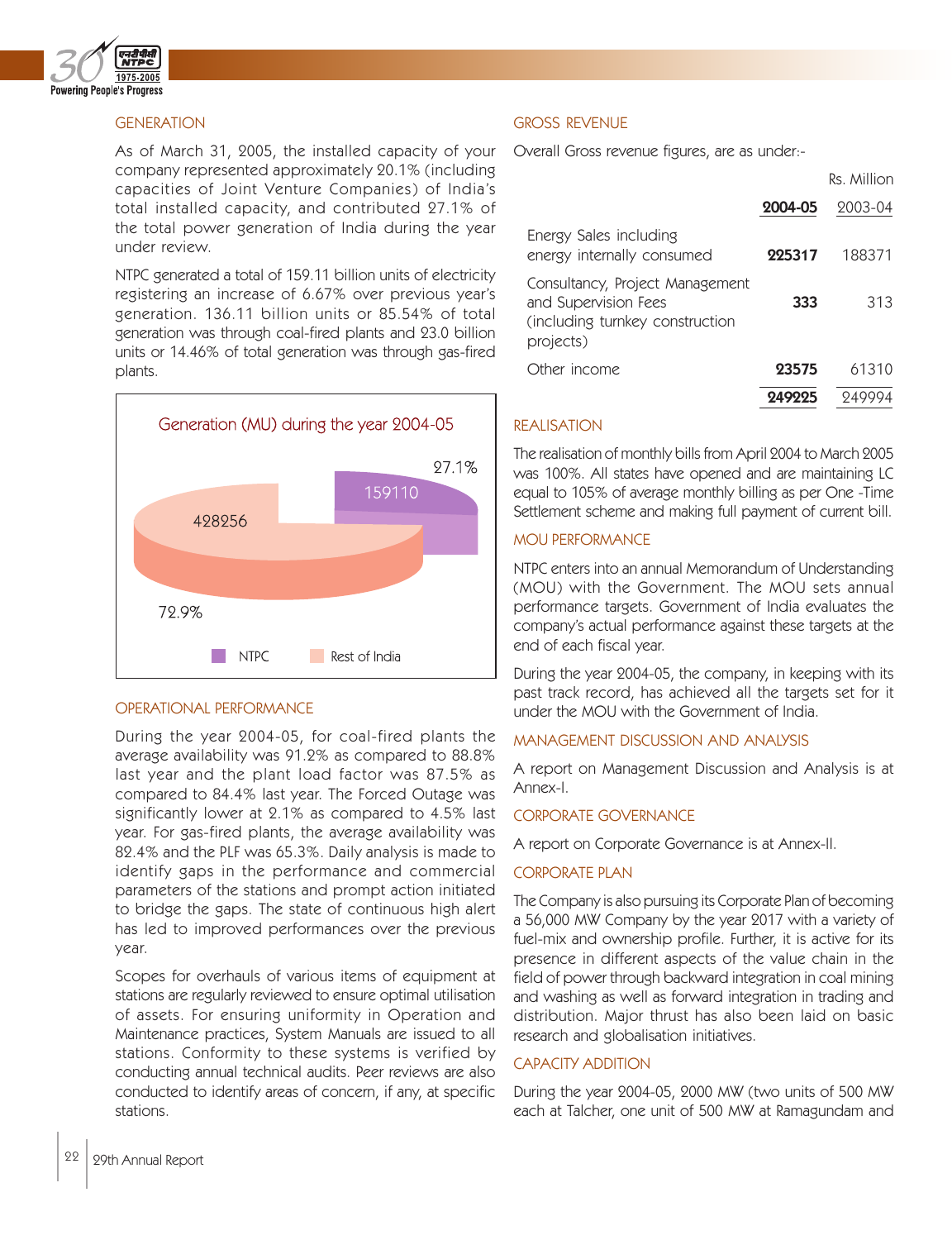one unit of 500 MW at Rihand) were commissioned ahead of schedule. Thus, the total generating capacity of the company has increased from 21,435 MW to 23,435 MW (excluding 314 MW owned by Joint Ventures of NTPC and SAIL).



Government of India has set up capacity addition target of 41,110 MW during X Plan (fiscal 2003-2007) and towards this, Central Public Sector Undertakings are to implement 22,832 MW of targeted capacity addition. NTPC plans to add 9160 MW during this period. Further, NTPC has upwardly revised the target of capacity addition during XI Plan period to over 17000 MW through various on-going and new projects. So far, during X Plan 3500 MW capacity has been added. Notably, work on 9470 MW capacity addition for benefits in X and XI Plan is progressing concurrently, a unique feat in NTPC's history. Further, Main Plant Awards for Kawas CCPP-II and Jhanor-Gandhar-II CCPP (1300 MW) each are expected shortly. NTPC's on-going capacity addition profile is as follows:

(Figures in MW)

| SI.<br>No.        | Project                     | Capacity | On-going                                 |
|-------------------|-----------------------------|----------|------------------------------------------|
| 1                 | Northern Region             |          |                                          |
| i)                | Rihand-II                   | 1000     | 500 (500 MW)<br>already<br>commissioned) |
| $\overline{ii}$ ) | Feroz Gandhi Unchahar-III   | 210      | 210                                      |
| iii)              | Koldam HEPP                 | 800      | 800                                      |
| $\Omega$ .        | Eastern Region              |          |                                          |
| $\mathsf{i}$      | Kahalgaon-II (Phase-I & II) | 1500     | 1500                                     |
| $\mathsf{ii}$ )   | Barh                        | 1980     | 1980                                     |

| i)              | Vindhyachal-III                                             | 1000 | 1000 |
|-----------------|-------------------------------------------------------------|------|------|
| $\mathsf{ii}$ ) | Sipat-I                                                     | 1980 | 1980 |
| iii)            | Sipat-II                                                    | 1000 | 1000 |
| $\mathsf{iv}$   | Bhilai Power Project Expansion<br>- Joint Venture with SAIL | 500  | 500  |
|                 | Total                                                       | 9970 | 9470 |

3. Western Region

NTPC is also exploring few new sites in different regions based on infrastructure available/proposed, fuel source and its availability, hydro potential etc. so as to have a basket of identified project sites for long term capacity addition.

Feasibility/Detailed Project Reports in respect of following projects have been prepared till date for future capacity additions and are under various stages of clearances.

| S.<br>No       | Project                                  | Location /<br>State | Capacity<br>(MW) |
|----------------|------------------------------------------|---------------------|------------------|
| 1              | Lohari Nagpala HEPP                      | Uttaranchal         | 600              |
| $\mathbf 2$    | Tapovan Vishnugad HEPP                   | Uttaranchal         | 520              |
| 3              | Kawas CCPP, Stage-II                     | Gujarat             | 1300             |
| $\overline{4}$ | Jhanor Gandhar CCPP, Stage-II            | Gujarat             | 1300             |
| 5              | North Karanpura STPP                     | Jharkhand           | 1980             |
| 6              | Rajiv Gandhi CCPP, St-II                 | Kerala              | 1950             |
| 7              | NTPC-Railways JV Project<br>at Nabinagar | Bihar               | 1000             |
|                | Total                                    |                     | 8650             |

In line with the Ministry of Power's (MOP's) handbook "Mission 2012: Power for All – R&M of Power Stations", Renovation and Modernisation (R&M) activities have been taken up in different power stations of NTPC which were commissioned in the eighties viz. Singrauli (2000 MW), Korba (2100 MW), Ramagundam (2100 MW) and Vindhyachal Stage-I (1260 MW) and are in various stages of implementation.

In addition, R&M activities have been taken up in Farakka Stage-I (600 MW) and Anta Gas Power Station Stage-I (413 MW). Also, extensive R&M activities have been planned and are under implementation by NTPC in its taken over plants of Talcher (4x60MW + 2x110MW) and Tanda (4x110 MW).

NTPC also plays a major role in R&M of SEB's stations as a consultant to them under MOP's Accelerated Power Development and Reforms Programme. The clients include Damodar Valley Corporation, Gujarat State Electricity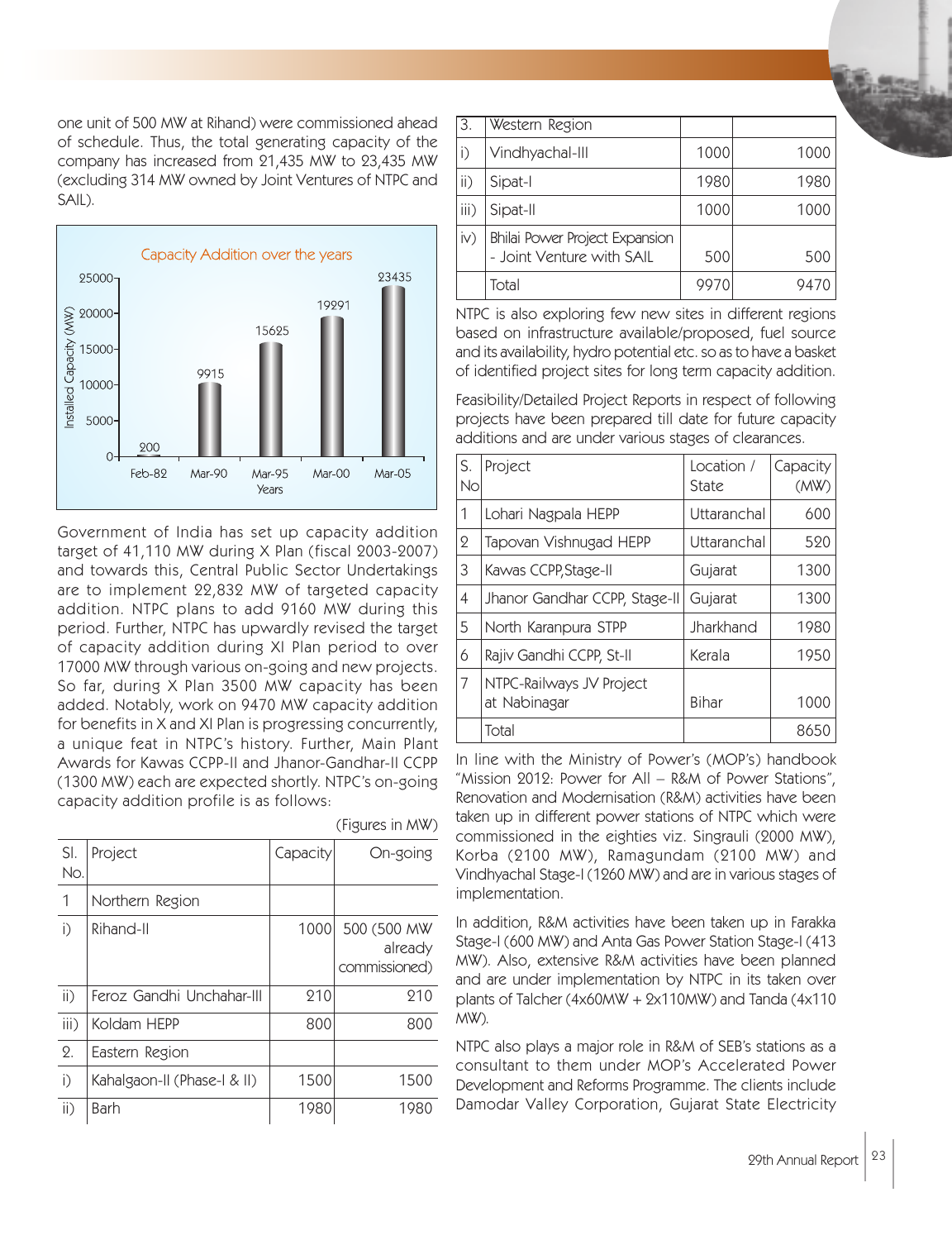

Corporation Ltd., West Bengal Power Development Corporation Ltd etc. For these clients, R&M activities in six power stations are underway.

## HYDRO PROJECTS

In Koldam Project (800 MW), a major milestone was achieved on October 30, 2004 when River Satlej was successfully diverted through one of Asia's biggest twin diversion tunnels as per schedule and erection of gates were completed in a record time of 21 days. Construction of main dam is under progress. Other associated packages are also under progress.

Loharinag-Pala(600 MW) and Tapovan-Vishnugad (520 MW) Projects have been accorded Techno-Economic Clearance by Central Electricity Authority on August 11, 2004. An implementation agreement for these projects has been signed with Govt. of Uttaranchal on June 23, 2004. Commissioning of these Projects are envisaged in the XI plan period. Land acquisition, construction of infrastructure like approach roads to project components, construction power etc. are in progress.

## DISTRIBUTION GENERATION PROJECTS FOR RURAL **ELECTRIFICATION**

NTPC has taken up distributed generation (DG) for rural electrification of remote villages through non-conventional energy sources in order to assist Government of India in achieving the goal of "electricity for all". Two pilot projects at village Jemara in Chattisgarh with biomass (woody) for 100 households and at village Jaraha-Chetwa in Uttar Pradesh for 200 households have been successfully commissioned/electrified during 04-05.

## COAL MINING & WASHING

NTPC is entering into Coal Mining and Coal Washing in order to ensure fuel security, greater reliability and lower cost of coal supplies for NTPC Stations. One Mine Block namely Pakri Barwadih in the state of Jharkhand has been allotted to NTPC in 2004-05 under Govt. dispensation mode. The company believes that its entry in coal mining may enable it to set benchmarks in productivity and price. We have requested Union Ministry of Power for allotment of more Blocks to NTPC for its captive mining.

### GAS SUPPLY FOR EXPANSION PROJECTS

For capacity expansion at Kawas and Gandhar by 1300 MW each NTPC has secured the supply of 132 trillion BTU of natural gas per year, for a period of 17 years in reliable manner through international competitive bidding process. Gas Supply-Purchase Agreement will be signed with Reliance Industries Ltd. shortly. For capacity expansion at Rajiv Gandhi Combined Cycle Power Plant at Kayamkulam

by 1950 MW, NTPC is exploring various options including equity participation in upstream facilities of LNG Value Chain.

## RAISING OF DEBT FUNDS FOR CAPACITY ADDITION PROGRAMME

In order to meet the borrowing requirement for funding the capacity addition programme, NTPC has tied up with various domestic and international Financial Institutions and Banks. Amount of loans both secured and unsecured are disclosed in the Management Discussion and Analysis forming part of this report.

## **CONSULTANCY**

The Consultancy Wing undertakes work in the areas of Engineering consultancy, Operation & Maintenance services, Procurement services, Information Technology, System development & computerization, HR related consultancy and Residual Life Assessment/Renovation & Modernisation of Thermal Power Station (TPS). In order to bolster NTPC's globalization efforts, a dedicated International Cell has been formed to pursue consultancy opportunities for NTPC in Bahrain, Saudi Arabia, UAE, Lebanon and other countries.

During the period under review, Consultancy Wing handled the following major assignments:

- O&M of Surat lignite power station of M/s GIPCL, coalbased power plant of M/s TCPL, lignite-based power plant of M/s GMDC. Supervision services during O&M of Korba East TPS of CSEB. Development of O&M and Materials Management system and Implementing O&M practices at Durgapur TPS of DPL. Assistance/guidance to O&M personnel and development of O&M systems for Hiriyur biomass-based power project of M/s R.K. Power Gen. Pvt. Ltd.
- Residual Life Assessment (RLA) /Renovation & Modernisation (R&M) of Chandrapura TPS and Unit-III of Durgapur TPS of Damodar Valley Corporation, Gandhinagar TPS of GEB, Santaldih TPS and RLA/ Conditioning Assessment / Performance Evaluation Test of Bandel TPS of M/s WBPDCL.
- Procurement of imported goods and material for Central Pollution Control Board under Japanese debt Relief Grant Assistance.
- Detailed engineering and structural design for large capacity pumping stations for Saurashtra branch canal of Sardar Sarovar Narmada Nigam Ltd., Owner Engineer Services for Gas Power Project of M/s Konaseema EPS Oakwell Power Ltd., Third party inspection of Plant & Equipment for Sanjay Gandhi TPS of MPSEB, New Parli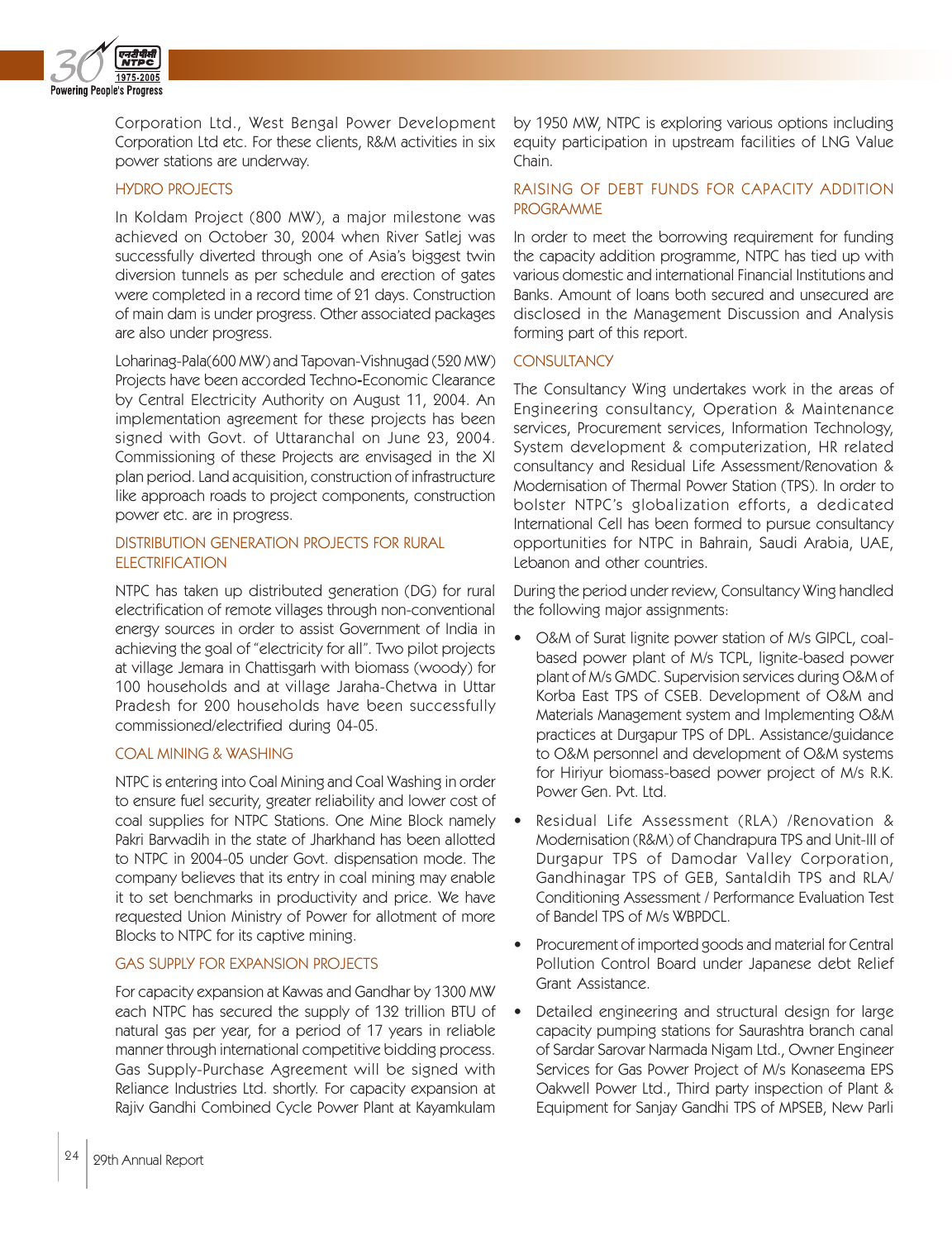TPS of MSEB, Santaldih TPS Extn. Unit-5 and Bakreswar TPS Extn. Unit-4&5 of M/s WBPDCL.

• Project Management, Construction Management and FQA services for Sagardighi TPS and Santaldih TPS of M/s WBPDCL and Unit-7 Extn. of Durgapur TPS of Durgapur Projects Ltd.

### JOINT VENTURES

The performance of the Joint Venture Companies are covered in the Management Discussion and Analysis. Joint Ventures (JVs) are viewed as a vehicle for growth. Towards this end, the following new Joint Ventures are under consideration:

- i) In line with the decision taken by the Government of India to restart Dabhol Power Project, a Special Purpose Vehicle "Ratnagiri Gas and Power Pvt. Ltd." (RGPPL) was incorporated on  $8<sup>th</sup>$  July 2005 for taking over the assets of Dhabol Power Project from Indian Lenders to Dhabol Power Company through Debt Recovery Tribunal and Court process.
- ii) An MOU has been signed with Rural Electrification Corporation Ltd. for electrification of villages and households, i.e., one block each in the states of West Bengal and Jharkhand, under the Accelerated Rural Electrification Programme of MOP and work on the project in the state of West Bengal has already been taken up.
- iii) A joint venture company, with 49% equity participation by NTPC and 51% by Railways will be incorporated to set up a 1000 MW power plant at Nabinagar in Bihar. Approval of the Public Investment Board of the Govt. of India for the project was received in February 2004. Railways has to now seek approval on Cabinet Committee on Economic Affairs after satisfying themselves on the modalities of transfer of power to their load centers.
- iv) An MOU was signed on February 20, 2004 among NTPC, Gujarat Power Corporation Ltd. (GPCL) and Gujarat Electricity Board (GEB) for forming a Joint Venture Company to set up 1000 MW Thermal Power Project at Pipavav, in Amreli district of Gujarat. Site-specific studies for the project are already in progress. The Feasibility Report is likely to be ready by September 2005. After execution of Promoters' Agreement among NTPC, GPCL, Gujarat State Electricity Corporation Ltd. (wholly owned by GEB) and Pipavav Power Development Company Ltd.(PPDCL) which is presently a wholly owned subsidiary of NTPC, shall be converted to a Joint Venture Company by selling 50% of NTPC's shareholding to GPCL.
- v) NTPC also proposes to enter into the field of nuclear energy and a proposal has been initiated for hiring of consultants to advise NTPC in this regard.
- vi) An MoU between Defence Metallurgical Research Laboratory (DMRL) was signed on 20<sup>th</sup> May 2005. As per MOU, NTPC will provide technical and logistic support for the development of gas turbine blades and DMRL will be responsible for development of casting, hipping and heat treatment. NTPC will develop the specifications and would take care of mechanical testing of components at site.
- vii) In line with its expansion plans, the company proposes to enter into an MoU with Government of Bihar and Bihar State Electricity Board for transfer of Muzaffarpur Thermal Power Station, 2 X 110 MW at Kanti, District Muzaffarpur in Bihar to the proposed joint venture of NTPC and BSEB.

## **SUBSIDIARIES**

The Company at present has four subsidiary companies in the area of electricity distribution, developing small and medium hydro projects, power trading and development of Pipavav Power Project respectively. The results of these Subsidiaries are briefly dealt with in the Management Discussion and Analysis. Detailed coverage on these subsidiaries is available in the respective Directors' Report appended hereto. Statement pursuant to Section 212 of the Companies Act, 1956 (Act) in respect of these subsidiaries is at Annex-III.

#### NEW TECHNOLOGY INITIATIVES

NTPC has adopted super critical technology for Sipat-I (3x660 MW) and Barh (3x660 MW) projects. As part of long term capacity addition programme, NTPC plans to develop coal based thermal power projects with higher unit size machines alongwith integrated captive mining. These power projects will have higher efficiency, assured fuel availability at lower cost, lower project cost due to economy of scale and lower green house gas emissions.

First simulator for supercritical parameters in India is being designed for Sipat 660 MW. The unique feature includes training facility at remote terminal located at NTPC PMI-NOIDA in addition to the main unit located at Sipat site.

NTPC has taken steps to develop a roadmap for adopting ' Clean Development Mechanism'. This shall help in getting/ earning "Certified Emission Reduction" and will attract advanced technologies and investment into the country.

Geographical Information System based mapping interface is being developed in association with IIT-Delhi or integrating the topographical features with the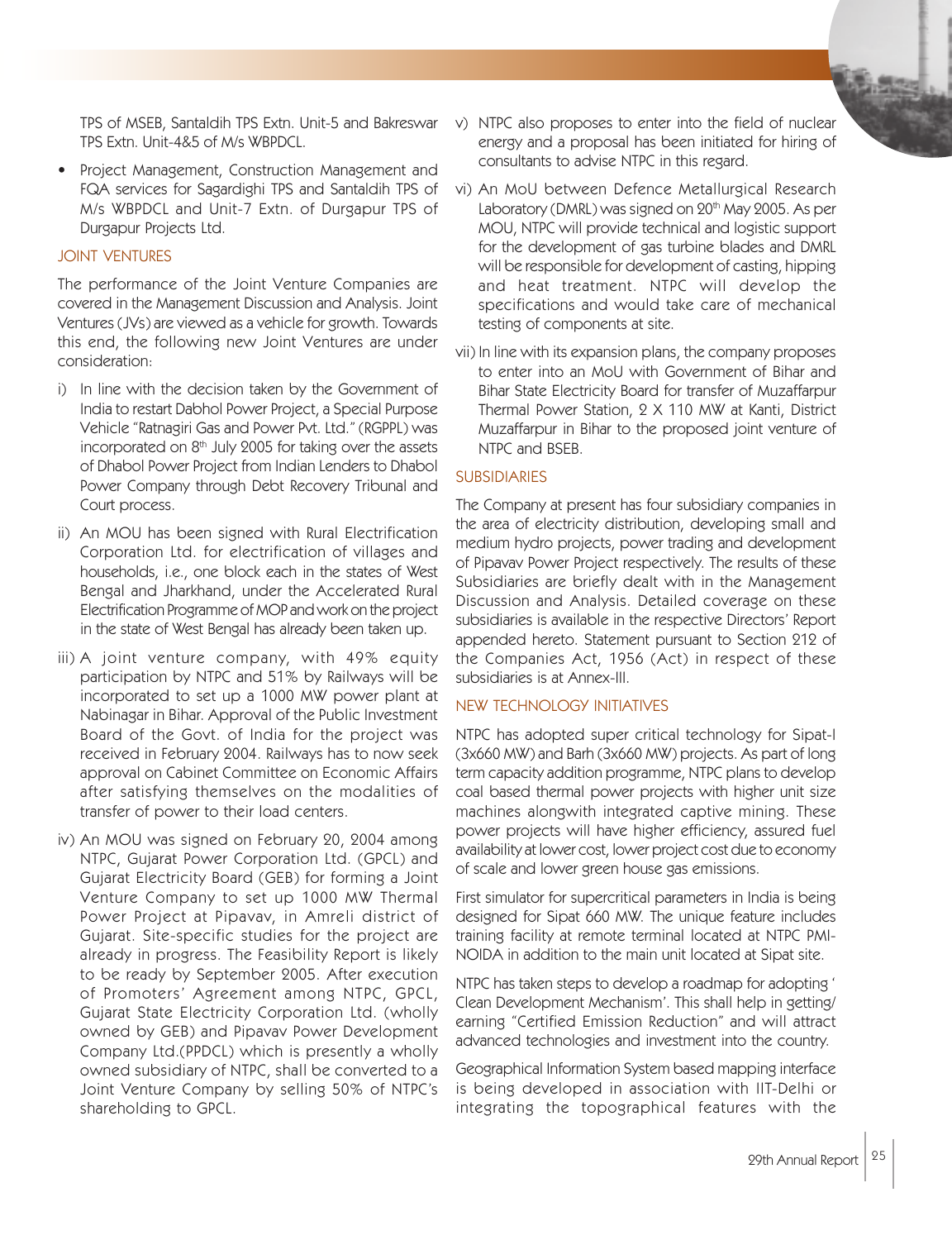

environmental monitoring data and mapping it around Kahalgaon STPP. The mapping interface shall be capable of displaying the data and make it available for maping, viewing, querying, analyzing and printing.

New technologies in C&I systems have been inducted for improvement in plant performance and reduction in cost. These include adopting of microprocessor based control valve positioners, temperature transmitters, wireless LAN, microprocessor based 24 V DC system, digital CCTV system, double-tier Large Video Screens as main operating tool, remote Input / Output and Field-bus based systems, etc. The improved system has high level of diagnostics for early detection of problems and thereby ensuring very high availability.

#### RESEARCH & DEVELOPMENT (R&D)

R&D Center continued to provide scientific services to all the stations of NTPC and some other Utilities to increase their availability and reliability by way of carrying out health assessment of the power plant components, carrying out failure analysis, condition monitoring of various equipment, post- operational chemical cleaning of boilers, formulation of chemical treatments etc.

In addition, R&D Center worked for attaining self-sufficiency in overhauling and spare parts development for gas turbines and also for the refurbishment of Gas Turbine components.

R&D Center also optimized the process of transesterification of straight vegetable oil to Bio-Diesel and successfully developed a lab scale model of off-shore wave energy generation.

R&D facilities which were created during late eighties and early nineties will be upgraded after necessary studies to make them world-class. R&D will switch over from low-end to high-end scientific services and will provide state-ofthe-art Non-Destructive Evaluation Techniques to achieve objectives of Risk/Knowledge-based maintenance.

# ENERGY TECHNOLOGIES

Energy Technologies, a new initiative for development of new technologies with a focus on fundamental R&D, covering the entire energy spectrum has identified five important destinations for itself and power sector. These are: i) Reduction in cost of power, ii) Resolving energycarbon conflict, iii) Strengthening the power delivery infrastructure, iv) Enabling digital society and v) Sustainable development. To achieve the first two destinations, a comprehensive programme for development of various new technologies, has been formulated.

Implementation of advanced technologies in various NTPC power stations has also started. One of the technologies is

'ammonia based flue gas conditioning', being implemented to reduce fly ash emissions substantially.

In its mission to create a world-class institute Energy Technologies is planning to establish various specialist divisions, research labs and centers of excellence. Centres of Excellence in Simulation & Modeling, Artificial Intelligence, Computational Fluid Dynamics, Sensors and Material Science are being proposed.

## CENTRE FOR POWER EFFICIENCY & ENVIRONMENT PROTECTION (CenPEEP)

CenPEEP has been established in association with USAID to implement Greenhouse Gas Pollution Prevention Project to reduce emissions of Greenhouse gases per unit of energy generated while increasing energy productivity. CenPEEP, in its pursuit for improving performance of Power Plants, has created 'Center of Excellence for Efficiency'. This Centre will monitor, evaluate, and provide guidance to stations for achieving the goal of increased efficiency and productivity. CenPEEP is also involved in acquisition, demonstration and implementation of new techniques for performance improvement of Power Plants.

To implement the Maintenance Strategy Roadmap of NTPC, a Project on Risk Evaluation and Prioritisation has been initiated. This envisages Reliability Centred Maintenance aimed at maintenance optimization and improved reliability.

An Ash Resistivity measurement laboratory has been setup jointly with IIT-Delhi with assistance of USAID. Its services are available to all utilities in India. It will facilitate development of Ash Resistivity database and modeling for improvement in performance of Electrostatic Precipitators.

Based on best overhaul practices of US Utilities, review of overhauling practices of NTPC stations has been done in association with US experts.

## CONSERVATION OF ENERGY, TECHNOLOGY ABSORPTION, FOREIGN EXCHANGE EARNINGS & OUTGO

Information in accordance with the provisions of Section 217 (1)(e) of the Companies Act, 1956 regarding conservation of energy, technology absorption and foreign exchange earnings and outgo is at Annex-IV to this Report.

### ENVIRONMENT AND SAFETY

The Company with a goal of achieving sustainable development of the power sector in the country has taken a number of proactive measures for improvements in the areas of Environment Management like stack emissions and effluents discharge in its various business units.

To further enhance the performance of Electro Static Precipitators (ESPs) in order to maintain stack particulate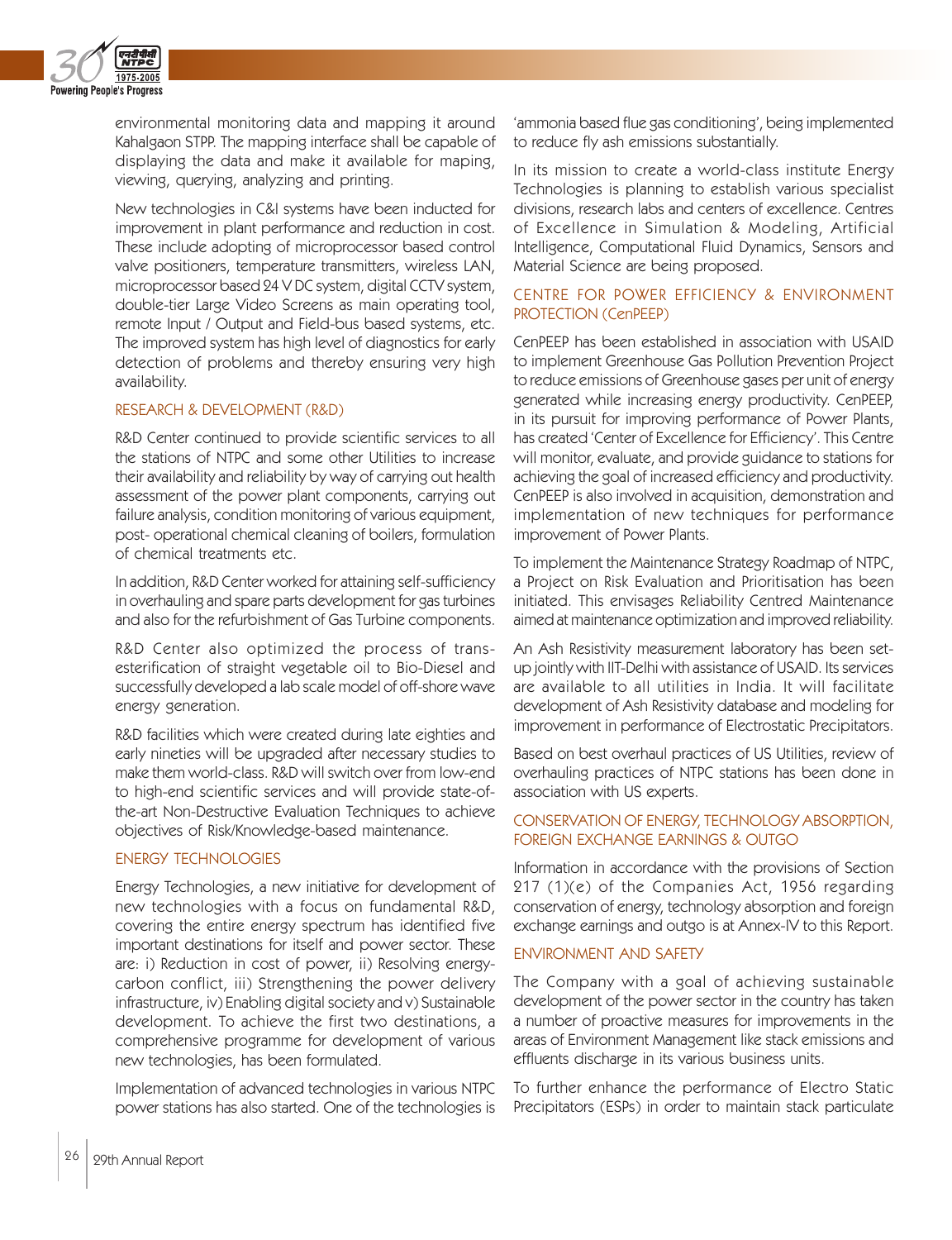emissions within the stipulated limits on sustained basis, trial study is being conducted in one Unit at NTPC – Farakka by conditioning flue gas with Ammonia with an in-house developed technology at substantially less cost than comparable technologies available in the market. Its longterm effects shall be studied in the Unit for evaluating the efficacy of the technology to maintain low emissions in the Indian context.

With the objective to discharge lesser and cleaner effluent from the power plants, Liquid Waste Treatment Plants (LWTP) and Ash Water Recycling Systems have been installed in a number of stations. During the year, LWTP was commissioned at the coastal coal fired power station at Simhadri. The Ash Water Recycling System (AWRS) was already in operation at Stage-I units of Talcher Kaniha and has been commissioned for Stage-II units also. This contribute to reduction in fresh water requirements for the plant and for ash transport / disposal.

As a result of pursuing sound environment management systems and practices, all operating stations of NTPC have been accredited with ISO-14001 Certification.

Operational safety at workplace is one of the main concerns of NTPC and utmost importance is given to provide safe working environment and create safety awareness among the employees. Safe methods are being practiced in all areas of Operation & Maintenance and Construction & Erection activities. Regular plant inspections are being carried out to identify unsafe conditions and practices, if any. Safety Audit by internal and external safety professionals are also being conducted. Safety training is being given to the employees including contractors' labour at the Projects/Stations. Workers Participation in Safety Management is promoted through Safety Committees, Safety Circles and Safety Stewards Schemes. Disaster Management Plans are reviewed and regular mock drills are conducted at all the projects/Stations to familiarize the employees for meeting any emergency. Looking into the necessity and to ensure best health and safety performance and accident-free environment, NTPC took up implementation of programmes under Occupational Health & Safety Assessment Series (OHSAS) and obtain certification. Till date total seventeen Projects/Stations have already obtained the certification of OHSAS-18001.

## ASH UTILISATION

During the year 2004-05, all-time high 12.70 million tonnes of ash has been utilized for various productive purposes which is 37% of the total ash generation against MOU target of 25%. Major utilization was in the areas of Cement and Absestos Industries, Ash dyke Raising, Land Development and Road Embankment.



### ORGANISATIONAL TRANSFORMATION THOUGH PROJECT DISHA

An organisation transformation exercise "Project Disha" has been undertaken by the company with a view to position it as a global power utility of International Standards. The exercise commenced in January 2002 in association with reputed global consulting firm AT Kearney. A full time core team from the company has been working closely with the consultants in the exercise. Implementation of initiatives under "Project Disha" progressed as per plan. Out of total 14 initiatives, six have been rolled out. Implementation activities in the remaining eight are in final stages of validation and approval before rolling out.

## HUMAN RESOURCE MANAGEMENT

NTPC takes pride in its highly motivated and trained Human Resource that has contributed its best to bring NTPC to its present height. The total strength of employees of the corporation stands at 23385 as on March 31, 2005 as against

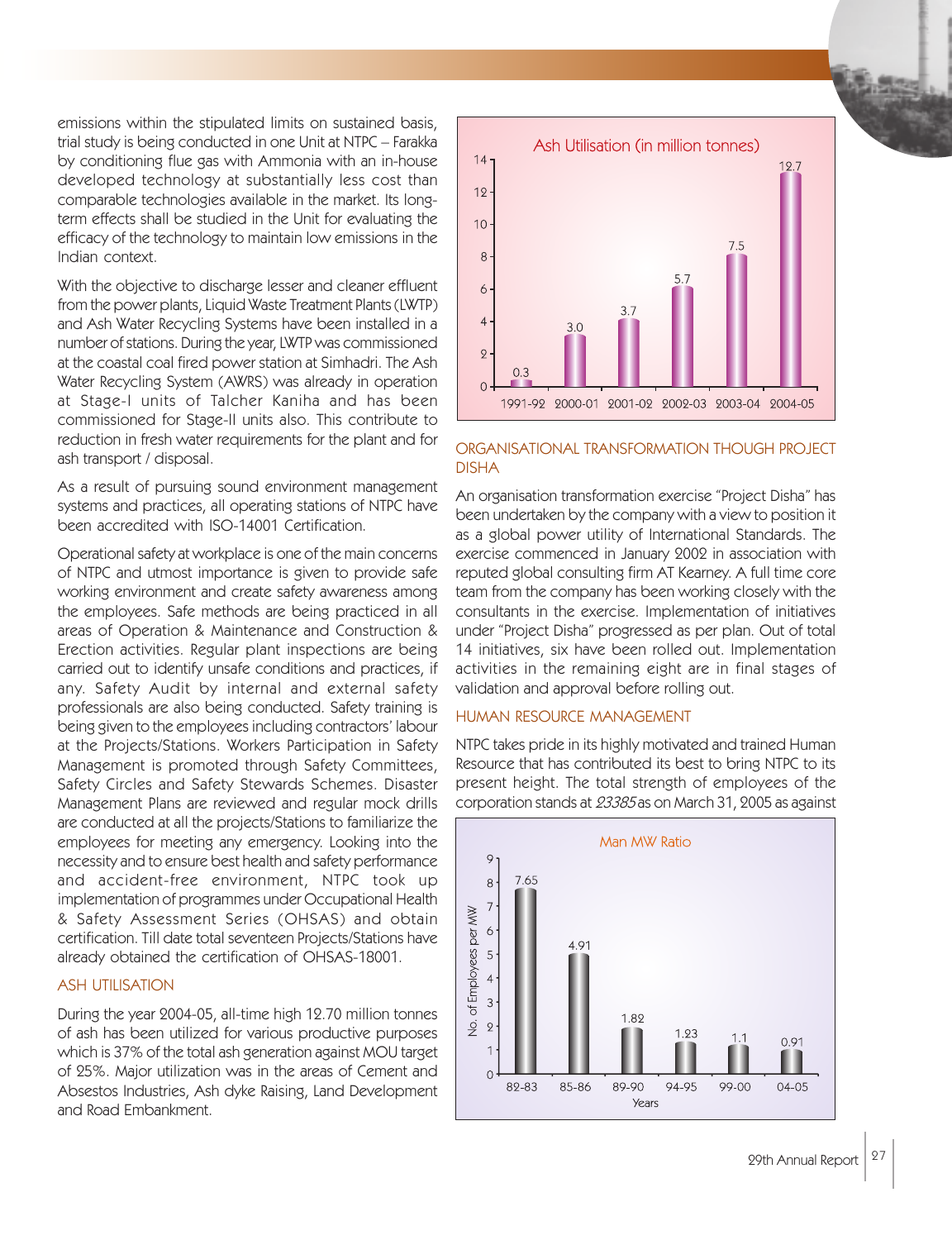

23080 as on March 31, 2004. Though the company has continuously added to its installed capacity, the man-MW ratio has been consistently improving. The overall Man-MW ratio for the year 2004-05 was 0.91 as against 0.98 for the year 2003-04.

In order to realize the HR Vision of making NTPC a learning Organization by providing opportunities to update knowledge and to continually develop new capabilities among the employees, a number of initiatives have been taken up through tie-ups with reputed Institutions like IIT, Delhi, for M.Tech in Power Generation Technology, MDI, Gurgaon for Executive MBA programme, BITS, Pilani for BS – Power Engineering, The Energy & Resources Institute, School of Advanced Studies for MA in Regulatory Studies and Network for Preventive Environment Management for International Diploma in Preventive Environment Management .

Employee morale continued to remain high facilitating smooth working of the Company and contributing to higher generation of power. All efforts to achieve skill development were made through measures like job-rotation, redeployment etc. The turnover rate of the executives during the year continued to be low at 0.44%.

## POWER MANAGEMENT INSTITUTE

The Power Management Institute (PMI) is NTPC's apex training and development center providing planned as well as need-based programmes in technical, managerial and information technology areas both for NTPC employees as well for other organizations.

During the year under report, 318 training programmes were conducted – an increase of 17.3% over 271 programmes in 2003-2004. The number of participants trained both internal and external was 7402 as against 7068 participants in 2003-2004 – an increase of 4.7%. The percentage of external participants over total number of participants was 20%.

The Distribution Reforms and Upgradation Management - a collaborative effort of the Ministry of Power and USAID was launched on January 27, 2005 with PMI as a leading partner in delivering training programmes on distribution business. PMI has also commenced two research projects under the Senior Research Fellowship programme. These are on "Setting up of Power Exchange mechanism for Power Trading" and "Corporate Social Responsibility".

In its effort to go global PMI has provided training to several foreign participants from Libya, Iraq, Uganda etc.

## EMPLOYEE RELATIONS

Employee Relations in NTPC continued to be cordial and harmonious during the year. Workshops for employee

representatives from projects were held at the apex as well as regional level to sensitize them to the changing business scenario, the opportunities, threats and challenges facing the company in the dynamics of prevalent business environment and to reiterate their significant role in synergizing the potential of the human resource – the sole differentiating factor of competitive advantage in today's knowledge economy.

### RESETTLEMENT & REHABILITATION

NTPC is committed to help the populace displaced for execution of its projects and has been making efforts to improve the socio-economic status of Project Affected Persons (PAPs). In line with its social objective, the company has focused on effective resettlement & rehabilitation of PAPs and also Community Development works in and around the projects. Socio-Economic Survey (SES) for Loharinag Pala and Tapovan-Vishnugad projects and supplementary SES for North Karanpura project for revised plant layout were awarded. Field work for SES for Nabinagar and Unchahar Stage-III were completed and draft report submitted by the consultants.

During the year, Rehabilitation Action Plan (RAP) for plant and township for Barh project was approved and implementation started. Implementation of community development works for Simhadri project is likely to be completed by March 31, 2005.

### CORPORATE SOCIAL RESPONSIBILITY

The Global Compact of UN is the largest voluntary corporate responsibility initiative, with nearly 2000 companies participating from over 80 countries. Keenly conscious of its social responsibilities, NTPC became member of Global Compact, and UN initiative for Corporate Social Responsibility (CSR). NTPC participated in "Global Compact Leaders Summit" held on June 24, 2004 in New York, to confirm NTPC's involvement in various CSR activities in line with 10 Global Compact principles and share the experiences with the representatives of the world.

As per the recent policy of Global Compact Office on Communication on Progress, a report on the progress made in this area is at Annex-V to this report.

CSR-CD Policy- July 2004 was formulated and adopted by NTPC. The policy has been circulated widely for information and implementation for Community Development (CD). Funds of the order of Rs.1410 lac were allocated for carrying out CSR-CD activities in diverse areas.

#### PHYSICALLY CHALLENGED PERSONS

An NTPC Foundation has been registered for CSR on December 10,2004. This foundation has been formed for addressing the niche domains of social development at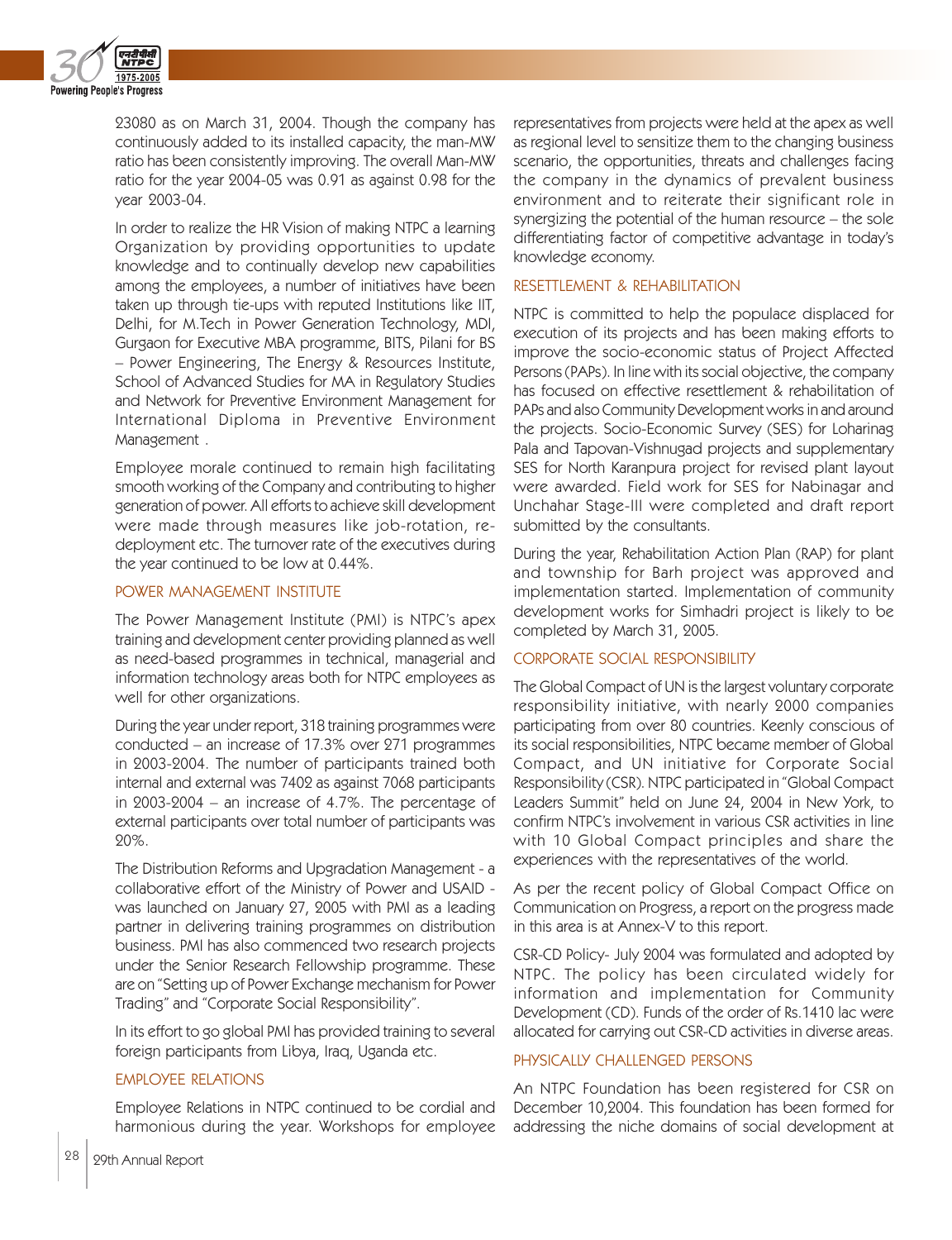National level with special focus for Physically Challenged Persons. Information on various activities performed and policy decisions taken during the year 2004-05 for the welfare of persons with disabilities is provided in Annex-VI to this report.

## SC/ST/OBC

The company lays emphasis in promoting the interest of SCs/STs/OBCs in the recruitment and service matters. Statistical information on reservation of SC/ST, steps taken or proposed to be taken to fill up reserved vacancies and details of welfare measures taken for SC/ST for the calendar year 2004 is given in Annex-VII to this report.

#### IMPLEMENTATION OF OFFICIAL LANGUAGE POLICY

Several steps were taken to increase the use of Rajbhasha in the Corporation. NTPC has been entrusted with the responsibility to conduct Town official language implementation Committee (Undertaking), Delhi meetings by the Deptt. of Official Language, Ministry of Home Affairs, Govt. of India. Parliamentary Committee on official Language has inspected our Corporate office, Northern Region Head Quater, Lucknow and Talcher-Kanhia Project. The Committee has appreciated the progress of official language in these offices and some creative suggestions were made for further improvements in some areas.

Hindi Diwas and Hindi Fortnight were organized during this year. Various Hindi competitions were conducted. Rajbhasha officers are placed as per requirement/ guidelines in all offices/stations. Preference was given to Devnagari computer training and arrangements were made for Hindi Computer training. Hindi Section also conducted a Hindi essay competition for the employees of all Delhi based undertakings.

### **VIGILANCE**

During the year 161 complaints were handled. These included 74 complaints received during the year. Out of the 161 complaints handled during the year, 114 complaints were investigated and carried to logical conclusions. Eight complaints were also received from Central Vigilance Commission/Central Bureau of Investigation/Ministry of Power. All the complaints were taken up for investigation within the stipulated timeframe.

22 cases involving 37 officials for major penalty action, 39 cases involving 103 officials for minor penalty action and 28 cases involving 62 officials for administrative action were proceeded against. Major penalties were imposed on two officials and minor penalties were imposed on 40 officials.

Stress is laid on Preventive Vigilance. As a preventive vigilance measure about 160 Surprise Checks were conducted. Various packages were also taken up for intensive examination on the pattern of CTE's Organization. 36 workshops were also conducted on "Vigilance Mechanism" for NTPC officials.

### STATUTORY AUDITORS

The Statutory Auditors of your Company are appointed by the Comptroller & Auditor General of India. M/s. Kalani & Co., Amit Ray & Co., Umamaheswara Rao & Co., S.N. Nanda & Co.and T.R. Chadha & Co. were appointed as Joint Statutory Auditors for the financial year 2004-05.

# MANAGEMENT COMMENTS ON STATUTORY AUDITORS' REPORT

Members' attention is drawn to the comments of the Statutory Auditors as contained in paragraph 4(i) & (ii) of their report to the Shareholders. In this regard your Directors clarify that:

The reconciliation of advances, creditors, material lying with contractors / fabricators and material issued on loan is an on-going process and is under progress. During the year adjustments have been carried out wherever found necessary.

CERC have notified, by regulations, the terms and conditions for determination of tariff effective from 1<sup>st</sup> April, 2004. Further CERC has directed by notification that billing of sales shall continue to be done on the same basis as on 31st March, 2004 subject, however, to adjustment after final determination of tariff. Sales as per CERC regulations are likely to be lower than the billed amount and accordingly, the company provisionally recognised sales on the basis of tariff worked out as per CERC regulations pending final determination of tariff by CERC. The fact has been also explained in note no. 3(a) of the Annual Accounts.

## C&AG REVIEW

Review of the Accounts for the year ended March 31, 2005 by the Comptroller and Auditor General of India(C&AG) is furnished at Annex -VIII to this Report. Comments of C&AG on the Accounts of the Company for the financial year 2004- 05 and management replies thereto are also given in the aforesaid Annex-VIII.

## PARTICULARS OF EMPLOYEES

Information pursuant to provision of Section 217 (2A) of the Companies Act, 1956 read with the Companies (Particulars of Employees) Rules, 1975, as amended, is at Annex-IX to this Report.